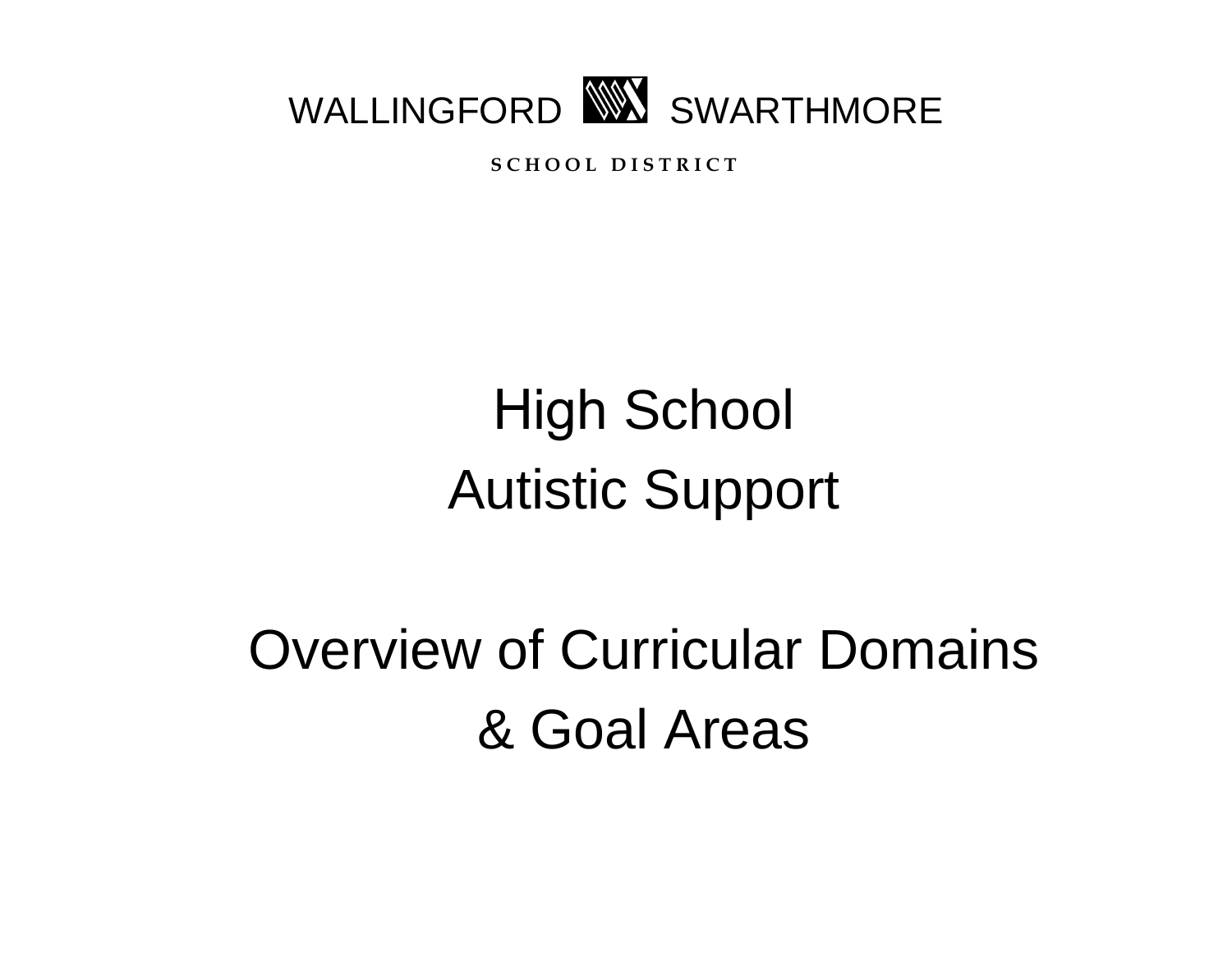#### **CURRICULAR DOMAINS AND GOAL AREAS – Grades 9-12**

#### **Social Skills**

- 1. Being Part of Group and Recognizing Expectations
- 2. Understanding that Whole Body and Mind impact participation in a Group
- 3. Understanding Self-Awareness and Self Monitoring
- 4. Using Self-Regulation Strategies
- 5. Learning About Observing Others
- 6. Figuring out What People Mean by What they Say
- 7. Adjusting Participation and Language Based on What Other People are Thinking, Imagining or Wondering
- 8. Understanding that Language Makes Others have Different Thoughts and Feelings
- 9. Understanding Hidden Curriculums
- 10. Recognizing that Social Rules Change
- 11. Understanding Social Skills as it relates to Life after High School

#### **Transition Seminars**

- 1. Transition Seminars
- 2. Career and College Exploration
- 3. Post-Secondary Activities
- 4. Portfolio Development

#### **Executive Functioning**

- 1. Basic Organization skills
- 2. Assignments Management
- 3. Materials Management
- 4. Time Management
- 5. Planning/Goal setting

#### **Academics**

Students have access to a full continuum of services through a flexible scheduling process. Based in the needs of the student as identified by the IEP team, students have opportunities to participate in the following types of classes:

- $\triangleright$  general education classes with appropriate accommodations and special education teacher consults
- $\triangleright$  general education classes with in-class support from a paraprofessional
- $\triangleright$  general education classes with reduced size and modified pace
- $\triangleright$  Special education classes
- $\triangleright$  intervention classes for Reading and Math
- $\triangleright$  inclusion in DCIU vocational programs

The range of support available extends from Full Time (receiving special education services for 80% or more of the school day), Supplemental (receiving special education services for more than 20% and less than 80% of the school day) to Itinerant (Supplemental (receiving special education services for 20% or less of the school day).